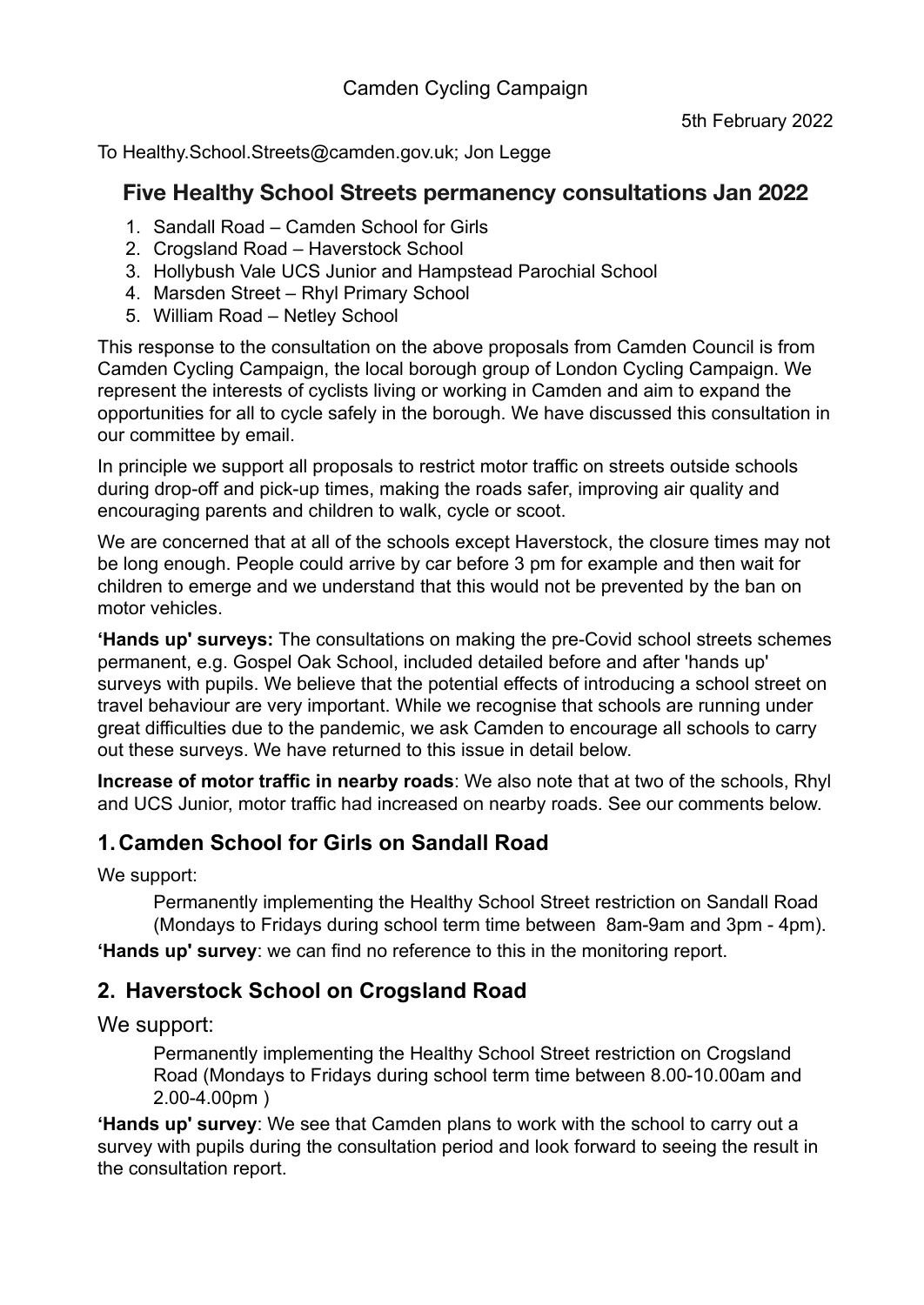# **3. UCS Junior and Hampstead Parochial School on Hollybush Vale**

We support:

Permanently implementing the Healthy School Street restriction on Hollybush Vale (Mondays to Fridays during school term time between 8.00am-9.30am and 3pm-4pm)

**No alternative to being dropped off by car?** We strongly object to the statement which is contrary to Camden's policies on active travel:

"UCS Junior School is an independent school, with a large amount of pupils travelling over 3 kilometres to attend, therefore many may have no alternative to being dropped off/picked up by car."

These pupils should be encouraged to cycle or to use public transport. UCS school is well served by buses and is close to Hampstead tube station.

**Park and stride**: The report notes:

"Officers will work with the school, and the NW3 Green School Run group to identify local 'park and stride' drop off points for those parents/carers of pupils travelling long distances, in order for them to park at a suggested site close to the school, and walk the rest of the way."

Driving to the drop off point will cause all of the usual problems associated with private car use including making the roads less safe for people that walk or cycle. We therefore believe that the 'park and stride' solution should be a last resort to be used only by families who would have great difficulty using public transport.

**'Hands up' survey**: We see that Camden plans to engage with Hampstead Parochial School and UCS Junior School to find out how the scheme has impacted the way that pupils travel to school and will be encouraging them to carry out a 'hands up' survey with pupils. We look forward to seeing the result in the consultation report.

**Increase of motor traffic in a nearby road**: It is concerning that Holly Hill had an increase of 26% in traffic levels during the morning restrictions. Since UCS Junior School has an entry in Holly Hill, we suggest extending the scheme to include Holly Hill.

### **4.Rhyl Primary School on Marsden Street**

We support:

Permanently implementing the Healthy School Street restriction on Marsden Street (Mondays to Fridays during school term time between 8.30-9.30am and 3.00- 4.00pm)

**'Hands up' survey**: We see that Camden plans to engage with Rhyl Primary School to learn more about how the Healthy School Street scheme has affected the way pupils, parents and staff travel to school. But it will be disappointing if a before and after hands up survey is not produced.

**Increase of motor traffic in a nearby road**: According to the monitoring reports the motor traffic increased in Rhyl Street and Talacre Road during the house of operation. We therefore suggest that the scheme be extended to include Rhyl Street and a section of Talacre Road e.g. between Rhyl and Marsden Streets.